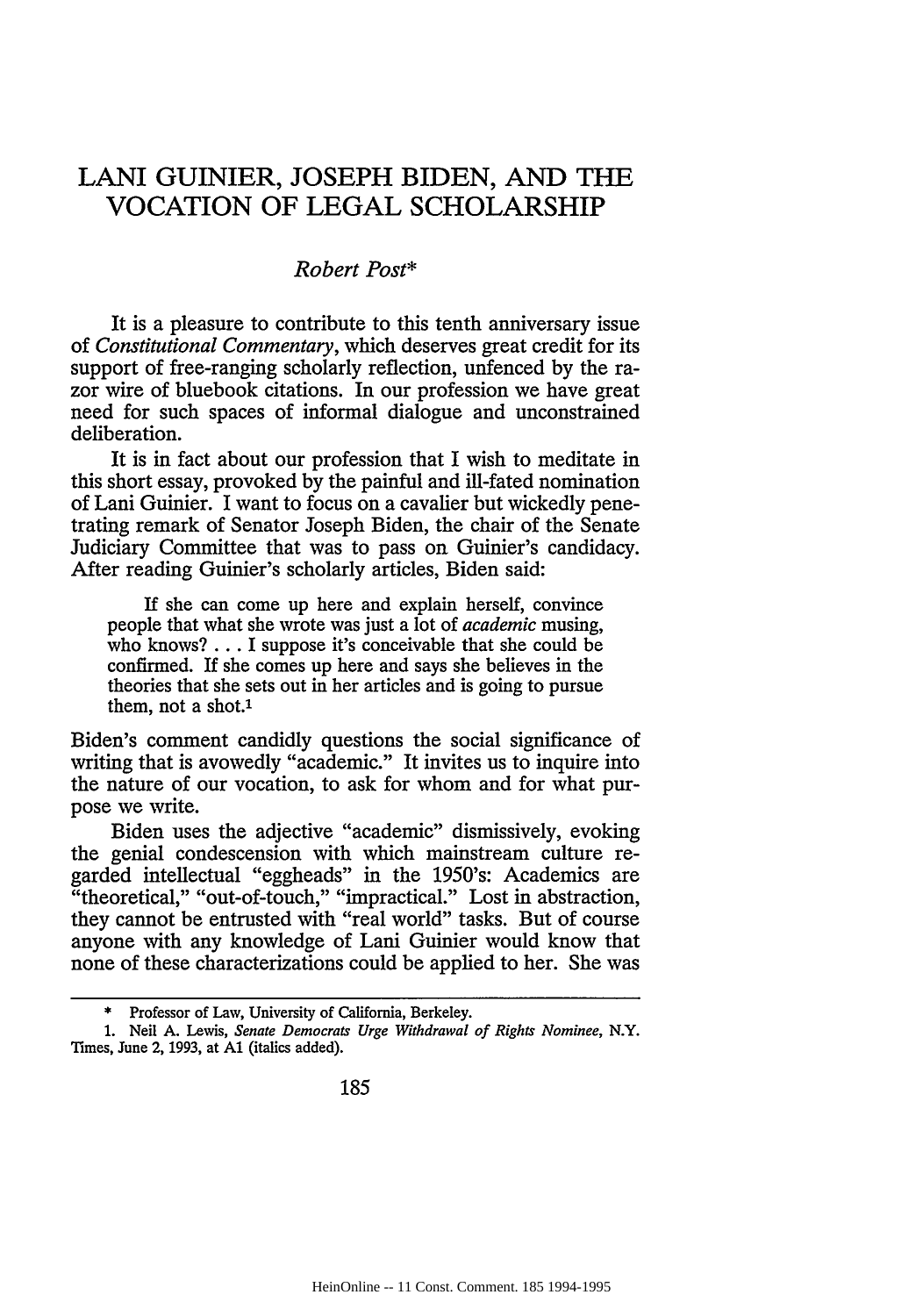a tough, real-world, hard-driving litigator; she remains an articulate, hard-edged, smart, and persistent scholar.

So Biden more probably meant his use of the word "academic" to apply not to Guinier personally, but to the genre in which her work appeared. He seems to have meant that law review articles as a form can be dismissed as merely "academic." We can read Biden as establishing an opposition between the abstract and impractical work of law professors who write for law reviews, and the real and practical work of Washington officials who engage in the project of law creation and enforcement.

The question I want to pursue is how we in the legal academy ought to regard this opposition.

 $* * *$ 

At first, of course, the answer seems obvious. No self-respecting group of law professors could possibly accept an image of their work as fumbling and incompetent, relevant only to the theoretical and useless arcana of the law. But certainly there is at least one sense in which, I expect, most of us would accept Biden's opposition. The purpose of legal scholarship is the achievement of truth, whereas the purpose of the work of Washington officials is governance. And these two purposes, as Hannah Arendt has had occasion to remind us in terms that strongly echo Biden's remark, can be deeply oppositional:

The story of the conflict between truth and politics is an old and complicated one, and nothing would be gained by simplification or moral denunciation. Throughout history, the truth-seekers and truthtellers have been aware of the risks of their business; as long as they did not interfere with the course of the world, they were covered with ridicule, but he who forced his fellow-citizens to take him seriously by trying to set them free from falsehood and illusion was in danger of his life: "If they could lay hands on [such a] man.., they would kill him," Plato says in the last sentence of the cave allegory.<sup>2</sup>

Biden covers the law reviews with "ridicule," and by so doing reenacts an ancient tension.

Truth, from the perspective of power, can seem hopelessly naive and dangerously ingenuous. Power, from the perspective of truth, can seem irredeemably corrupt and unfounded. Arendt helps us to see that this tension goes very deep. For truth cannot remain truth and yield to expediency; truth demands resistance

<sup>2.</sup> Hannah Arendt, *Truth and Politics,* in *Between Past and Future* 227, 229 (Penguin, 1978).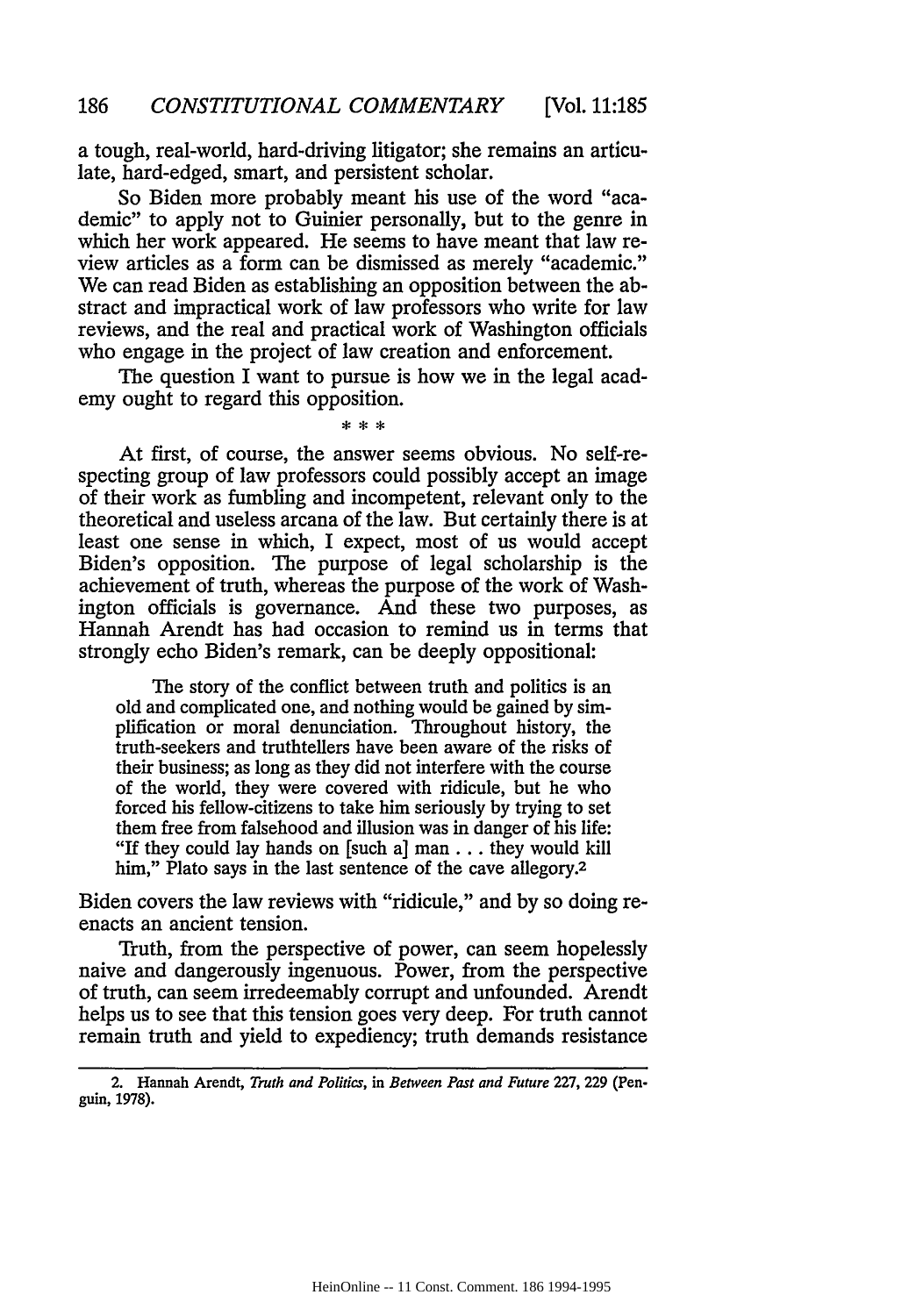to the blandishments of this world. And, conversely, governance cannot yield to truth without losing the forms of interaction that constitute politics. "[E]very claim in the sphere of human affairs to an absolute truth, whose validity needs no support from the side of opinion," Arendt writes, "strikes at the very roots of all politics and all governments."3 "Seen from the viewpoint of politics, truth has a despotic character."4

One can see the tragic consequences of this opposition clearly at work in the Lani Guinier case. Scholarly law review articles are written to reveal the truth of their subject. Academics would consider it a betrayal for an author to alter her conclusions for reasons irrelevant to truth, as for example because of a desire to be appointed Assistant Attorney General for Civil Rights. Guinier's articles are thus legitimately read as expressing her authentic views of truth.

Politicians, however, even when guided at their best by "an 'ethic of responsibility,'"<sup>5</sup> always speak in ways that are constrained by considerations of role and expediency. It would be disastrous for them to be subjected to an unconditional "duty of truthfulness."6 And since Guinier's truth was unacceptable to the political world of Washington, Biden in effect invited Guinier to convert her truth into a form of expediency, and to recharacterize her writings as inauthentically constrained by the external requirements of academic life. The articles could be rejected as mere "academic musings."

Biden thus set the repudiation of her prior truth as the price for Guinier's passage from the world of scholarship to the world of politics. Truth, however, is "despotic," and to Guinier's credit she found that price to be too high. The barrier between truth and governance proved impassable.

 $* * *$ 

There is, however, more to be learned from the confrontation between Guinier and Biden. We must ask why Guinier's truth proved to be so very unacceptable to Biden's Senate that Guinier could not even be given the opportunity to defend it. Guinier's truth was literally unspeakable in the halls of Congress. This is curious because the thrust of Guinier's scholarship was to proffer an interpretation of the legislative intent behind laws en-

120, 120-27 (H.H. Gerth & C. Wright Mills eds. & trans., Galaxy, 1958).

<sup>3.</sup> Id. at 233.

<sup>4.</sup> Id. at 241.

<sup>5.</sup> Max Weber, *Politics as a Vocation,* in *From Max Weber: Essays in Sociology* 77,

<sup>6.</sup> Id. at 120.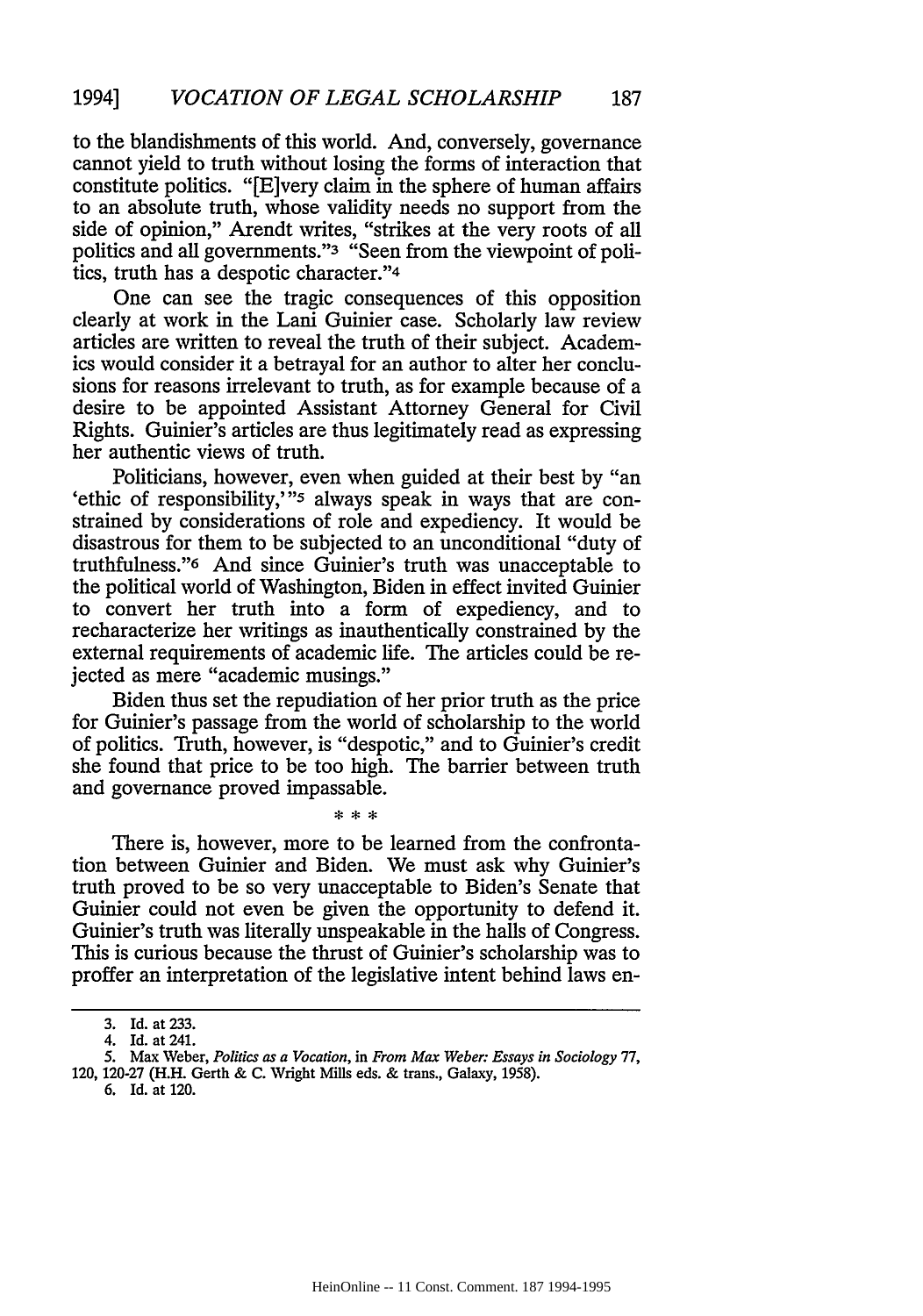acted by that very Congress. Clearly Guinier had got matters strikingly wrong. Her misapprehension seems so very fundamental as to be incomprehensible in so smart and perceptive a scholar.

Unless, of course, Guinier was never really concerned with the prosaic discovery of actual legislative intent at all. In fact the most plausible interpretation of her controversial articles is that they were intended to set forth the best possible interpretation of the Voting Rights Act. The fact that Congress did not and would not enact the statute Guinier had in mind was to her apparently irrelevant to the validity of her interpretation. In that sense her interpretation was utopian; it was truth crying out against history.

The utopian impulse shares with traditional legal scholarship a hunger for achieving the truth about the social arrangements that govern us. I was struck by the special nature of this hunger when I was asked to guest lecture in a graduate seminar offered by the Berkeley humanities center on "The Historiography of the Subject." The seminar began by having two graduate students, one in English and the other in History, comment on my work. I had submitted articles discussing the legal constitution of the subject in the tort of invasion of privacy.7 Both graduate students were proficient in the most advanced techniques of cultural theory. They each remarked that my work contained a great deal of sociology which they did not feel competent to evaluate. They each said that they would instead take my articles as themselves "texts," and they each then proceeded to practice on those texts the elegant and standard analytic moves of post-modern analysis.

I was astonished. By repudiating the sociology in the articles, the students denied any concern with the "real world" in which they themselves lived. By flattening the articles into "texts," they nullified the possibility of arguments for legal reform. Such arguments were no longer to be engaged, but distanced, objectified, and analyzed as examples of discourse. The methodology practiced by the graduate students thus effectively erased the question, "How ought we practically to order our lives?" I realized at that moment how different from the tradition of cultural criticism was the fundamental pragmatic of my work as a legal scholar.

Without the matter ever rising to consciousness, I had written the articles guided by the unstated but central problematic of

<sup>7.</sup> Robert C. Post, *Rereading Warren and Brandeis: Privacy, Property, and Appropriation,* 41 Case W. Res. L. Rev. 647 (1991); Robert **C.** Post, *The Social Foundations of Privacy: Community and Self in the Common Law Tort,* 77 Cal. L. Rev. 957 (1989).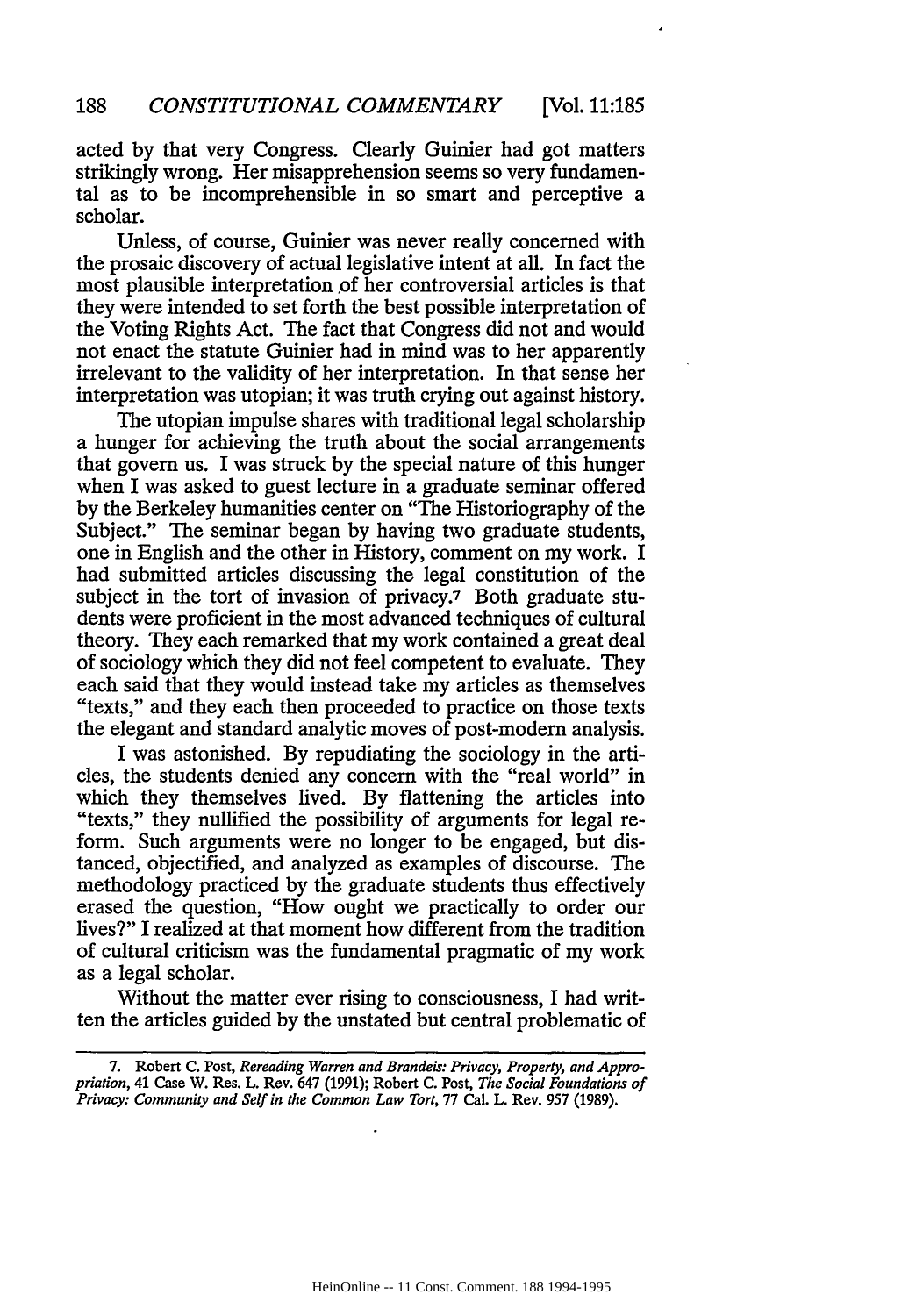clarifying and improving the structures established by law for our social life. I was concerned to reveal the truth of those structures. To put the matter somewhat paradoxically, I discovered at that moment that I had been dedicated to uncovering the truth of political action conducted through the medium of law. The graduate students, in contrast, were concerned to reveal the truth of discourse, of the possibility of the construction of human meaning from language. The difference between these agendas informed our vastly disparate frameworks of scholarly inquiry and technique.8

From the perspective of this difference, Guinier's work falls comfortably within the orientation of ordinary legal scholarship. Guinier does not read the Voting Rights Act as an objectified text to be analyzed as discourse, but as a charter for governance. Her articles seek to reform legal practice, to reveal truths about how our society ought to be ordered. And yet, in a recent shrewd and much discussed op-ed piece, Guinier's work was characterized as "exalting theory over practice,"9 an indictment no doubt meant to allude to the accumulating charges that legal scholarship, particularly among "elite" law faculties, has become unacceptably "impractical" and "abstract."<sup>10</sup>

Comparing Guinier's work to that of the graduate students in the seminar, however, suggests that the opposition between theory and practice may not be a useful way to capture the most telling aspects of the confrontation between Guinier and Biden. At least when compared to our colleagues in the humanities, it is obvious that Guinier does care very much about practice. Perhaps, then, a better avenue of analysis might be to pursue the difference between utopian and traditional forms of legal scholarship.

Traditional legal scholarship attempts to establish the meaning of a statute by extrapolating the intent of the legislature which enacted it. Guinier's controversial work, however, makes no real effort along these lines. It instead attributes to the Voting

 $* * *$ 

**<sup>8.</sup>** For a brief discussion of an emerging style of legal scholarship that is dedicated to purposes similar to those of cultural theory, see my *Legal Scholarship and the Practice of Law,* 63 U. Colo. L. Rev. 615 (1992). For a prominent example of this alternative form of legal scholarship, see Pierre Schlag, *Normativity and the Politics of Form,* 139 U. Pa. L. Rev. 801 (1991).

<sup>9.</sup> Mary Ann Glendon, *What's Wrong With the Elite Law Schools,* Wall St. J., June 8, 1993, at A14.

<sup>10.</sup> See, e.g., Harry T. Edwards, *The Growing Disjunction Between Legal Education and the Legal Profession,* 91 Mich. L. Rev. 34, 35 (1992).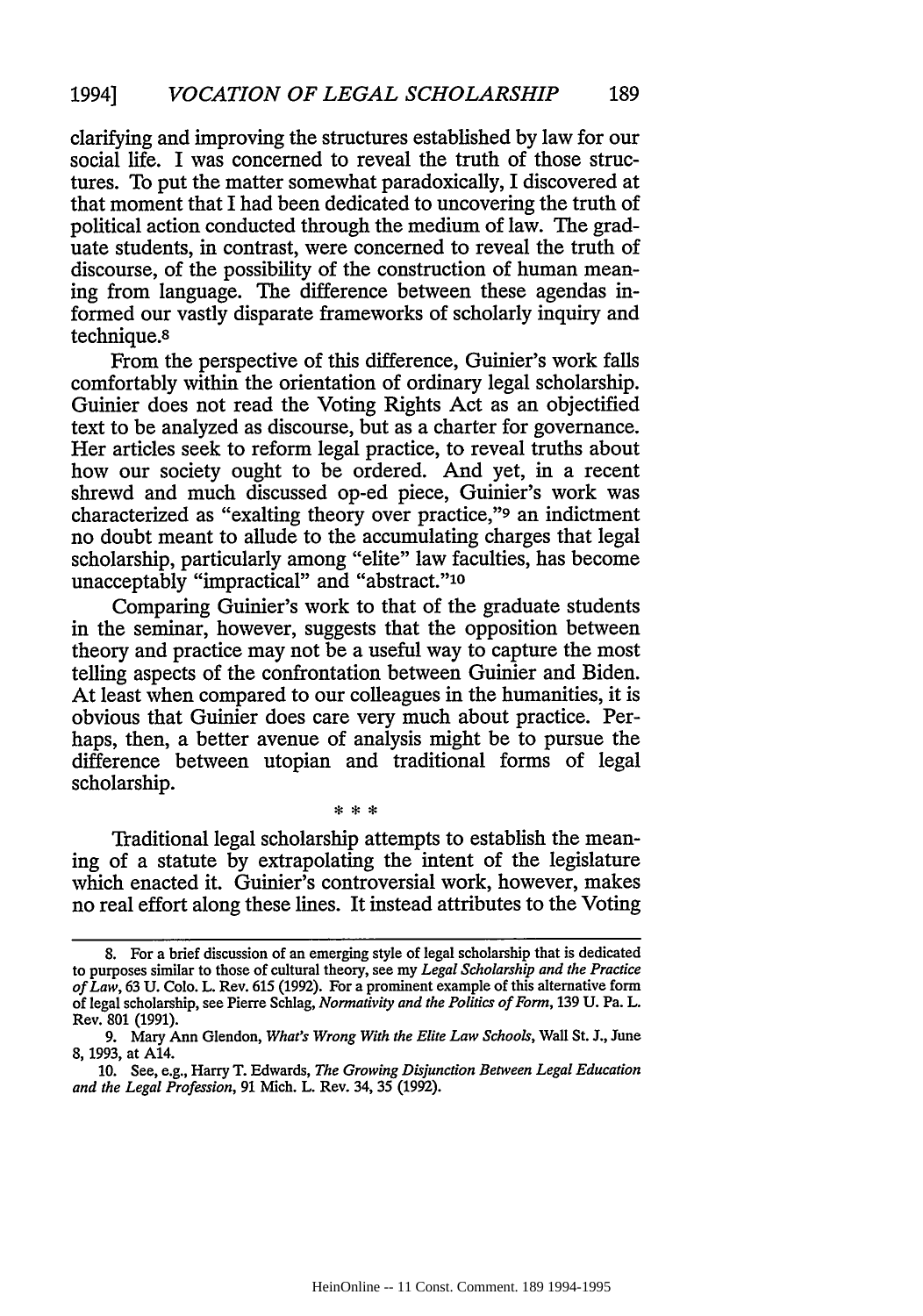Rights Act what Guinier frankly considers to be its best possible meaning.<sup>11</sup> This difference of technique is instructive. The method of traditional legal scholarship strives to maintain a continuity of interest between the legal implementation of statutes and the political will that enacted them. It does so because it conceives the truth of legal arrangements ultimately to be founded on the realistic possibilities of governance, and it is thus inclined to engage in incremental kinds of reform. Guinier's approach, in contrast, creates a potentially diremptive break between the law and coordinate political institutions. It does so because it conceives the truth of legal arrangements ultimately to be founded on the legitimacy of moral vision, and it is thus prepared to use law to pursue radical reconstitutions of society.

[Vol. **11:185**

These differences, clearly visible in Guinier's methodology, capture the distinction between utopian and traditional scholarship. The latter conceives law as an art of the possible. It tends to work within and to tinker at the margins of existing legal institutions. It tends to demonstrate great solicitude for the political legitimacy of legal institutions and for, in Harlan Stone's words, the social advantages which accrue from the "continuity and symmetry of the law."12 Utopian legal scholarship, in contrast, tends to dismiss these virtues as weak and accommodationist. It strives for a more strenuous kind of law that will directly and uncompromisingly express relevant moral principles and purposes. Whether its orientation be toward the right or toward the left, utopian scholarship tends to underplay the independent legitimacy of legal institutions, and to value rectitude more than precedent.

I mean here to be making a specifically jurisprudential, rather than political, distinction. The situation would have been quite different had Guinier framed her analysis as a frank proposal for legislative amendment of the Voting Rights Act. Her work would then properly be understood as a petition to Congress to alter the law, and Guinier would herself accordingly be regarded as a citizen advocating political change, albeit an exceptionally informed and concerned citizen. While her articles might thus have raised issues about the nature of her politics and her judgment, the question of her legal scholarship would have been quite secondary.

<sup>11.</sup> See, e.g., Lani Guinier, *The Triumph of Tokenism: The Voting Rights Act and the Theory of Black Electoral Success,* 89 Mich. L. Rev. 1077 (1991).

<sup>12.</sup> Harlan F. Stone, *The Common Law in the United States,* 50 Harv. L. Rev. 4, 10 (1936).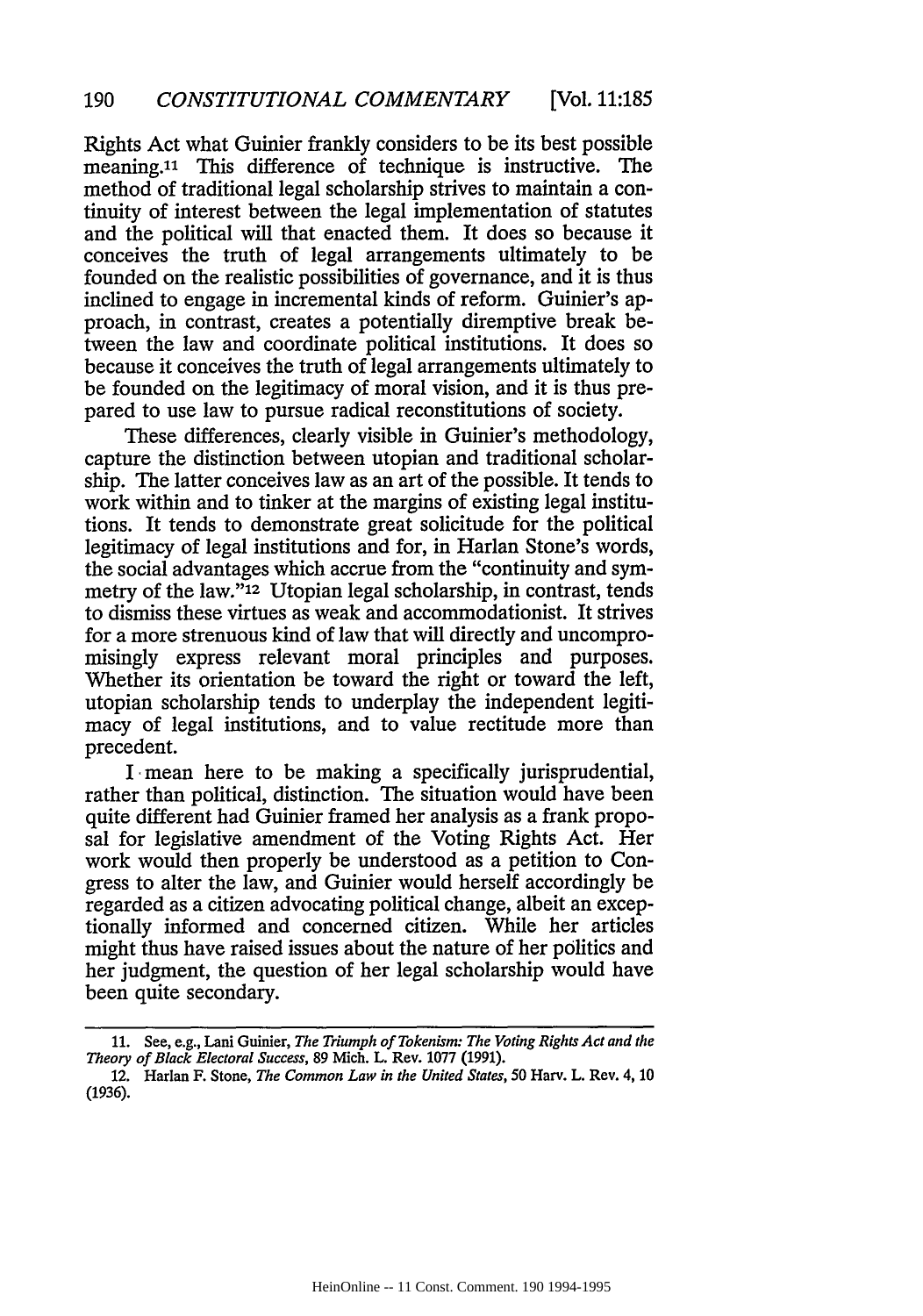Her scholarship became primary, however, because Guinier's writing, like much published today in the law reviews, was implicitly addressed to judges. Its premise was that Guinier's view of the law, as supported and sustained by her legal scholarship, was in fact the law, and that her interpretation of the Voting Rights Act ought therefore to be implemented by courts. The distinction between utopian and traditional legal scholarship is meant to illuminate the difference between two possible settings for such a claim of legal knowledge.

Understood in this way, it is clear that traditional and utopian legal scholarship differ in matters of degree. Claims to legal knowledge can be more or less respectful of existing legal institutions; they can propose interpretations that are more or less realistic; they can identify moral principles that are more or less already immanent within legal institutions. It is instructive in this regard to contrast the Guinier affair with that of Robert Bork. Bork's proposed interpretation of the Due Process Clause was aggressively radical and utopian. Although he was repeatedly characterized as "out of the mainstream," his views were apparently close enough to provoke a lively debate, the upshot of which was to relegate Bork's perspective to the periphery of the national political consensus about the meaning of the Clause. Guinier's proposed interpretation of the Voting Rights Act, however, was evidently too radical to provoke an analogous debate. Perhaps because issues of race are so highly explosive and because the margin of publicly acceptable positions is consequently quite constricted, Guinier's views were dismissed out of hand. Given the ambient political culture, we might conclude that Guinier's scholarship was that much more utopian.

All legal scholarship seeks to attain critical distance. All legal scholarship therefore contains the potential for turning utopian. The danger of traditional scholarship is that it will lose its critical edge, that the bracketing of fundamental political questions will modulate into a self-satisfied complacency dissipating any firm sense of moral direction and purpose. The concomitant strength of utopian scholarship lies in the intensity and clarity of its moral purposes. But its weakness inheres in its arrogance, in its potentially despotic desire to impose its own agenda on those who do not share it. The concomitant strength of traditional scholarship lies in its humility, in its respect for the political reconciliation of difference and for the values of existing social institutions.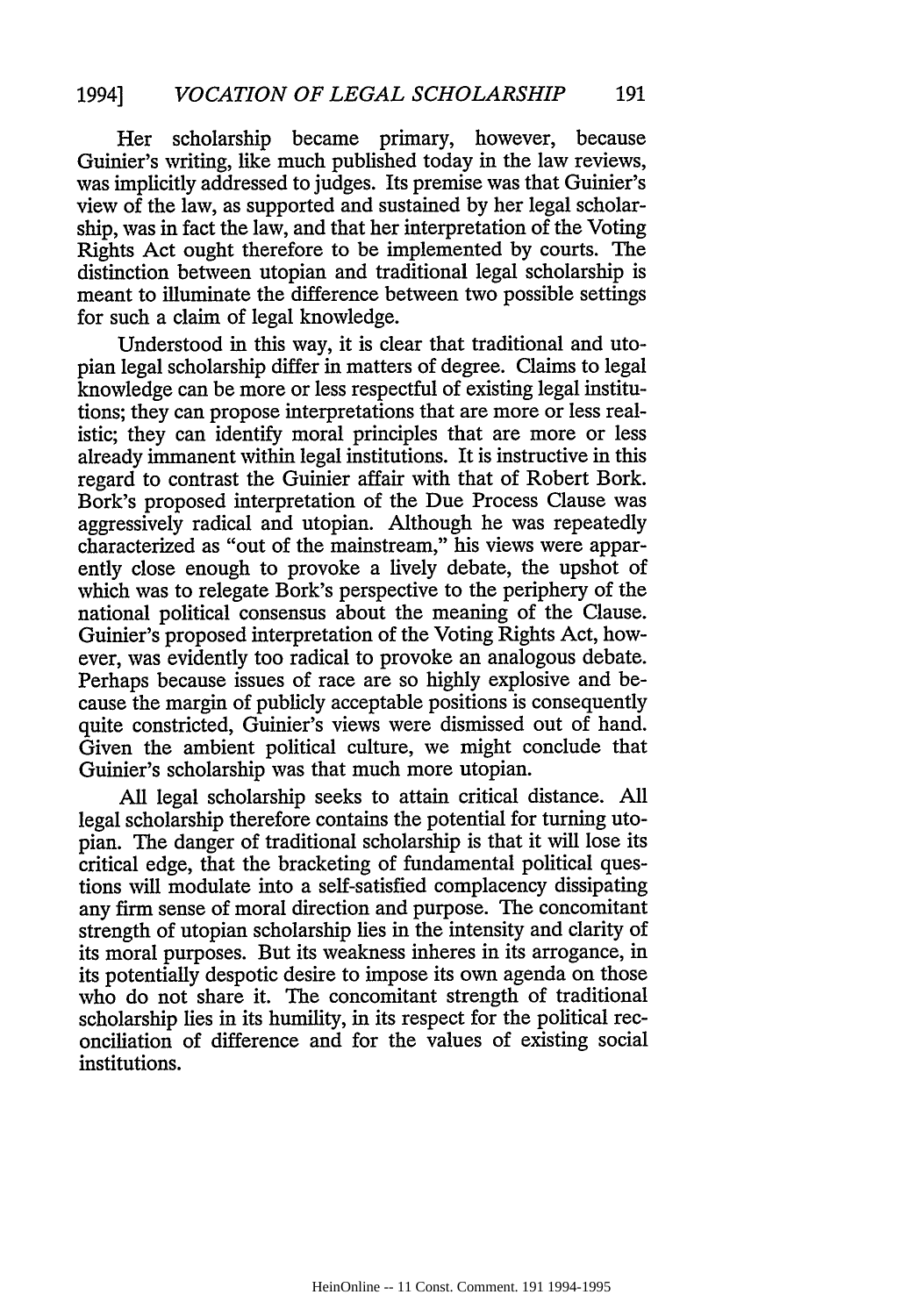This implies, however, that utopian and traditional scholarship are complementary, rather than merely oppositional. Each supplements and corrects the potential deficiencies of the other. Yet it is also true and equally important that the two kinds of scholarship do not stand on identical footing. In the aftermath of legal realism we have no choice but to begin from the premise that law is ultimately an expression of a political will, and it follows from this that utopian scholarship can fulfill its promise of legal reformation only by radically remaking that political will through education or otherwise. This has several significant implications.

It means, first, that utopian scholarship is arduous. It sets itself the daunting task of fundamentally transforming the general political culture as that culture is expressed in already existing law. Second, utopian scholarship is dangerous because it is potentially filled with hubris. Its practitioners must be prepared to set themselves over and against the bulk of their political peers, and they thus stand in mortal danger of succumbing to the will to power. Third, to the extent that we have a stable political culture, utopian scholarship cannot be routinized and can only seldom be successful. It cannot be the stuff of ordinary, everyday scholarship.

Taken together, these implications suggest that utopian scholarship ought not to be undertaken lightly. Borrowing the language of Bruce Ackerman, we might say that traditional scholarship is fitting for "normal lawmaking," while utopian scholarship should be reserved for the far rarer moments of "higher lawmaking."13 The judgment that such an extraordinary moment is at hand will no doubt be affected by a range of different factors. We can expect, for example, that specific sectors of the academic community will turn to utopian scholarship as they feel increasingly oppressed and marginalized by the ambient culture, increasingly distrustful of the opportunities of ordinary politics, and surely such alienation lies at the source of Guinier's own work.

The law reviews today, however, evidence a very different phenomenon. The community of legal academics seems to have turned *en masse* to higher lawmaking. There is an ever-growing predominance of utopian scholarship in the law reviews; within elite schools utopian accents have almost become *de rigueur.* The coin of utopian scholarship is concomitantly debased. Instead of a high and serious effort to clarify and reform the pur-

**<sup>13.</sup>** Bruce Ackerman, *We the People: Foundations* 6-7 (Belknap Press, 1991).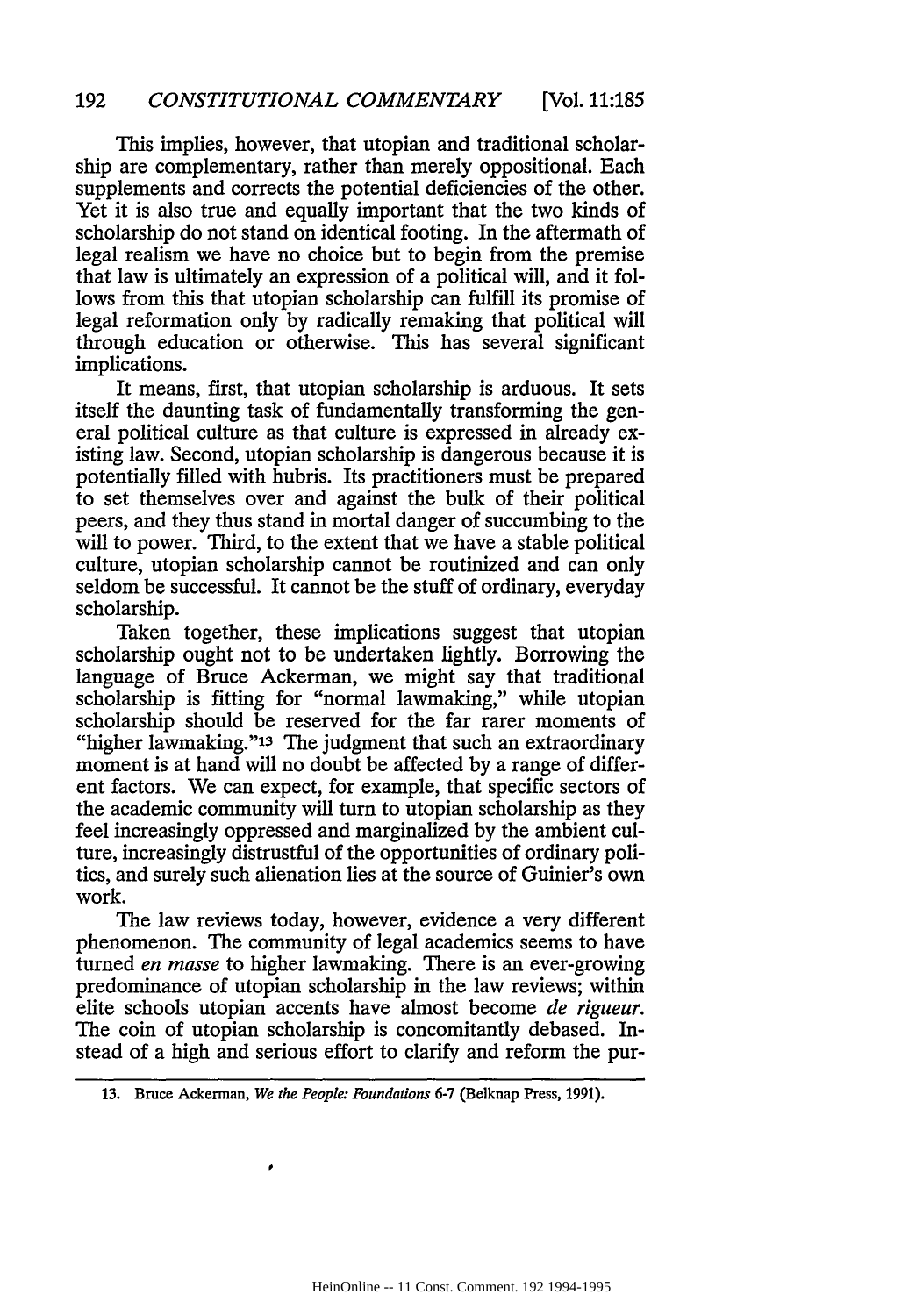poses of law, it has all too often come to seem merely political petulance masquerading as academic expertise. The searching resonance of the genre is thus denied to those who are most legitimately pressed to invoke it.

\* \*\*

In a small way I can perceive the origins of this general turn toward utopian scholarship in my own teaching. Grading the final examinations in my class on constitutional law last semester, I realized that for my students there was no gap, no disjunction, between the Constitution and their own political perspective. As a committed legal realist, trained to discern, question, and clarify the political purposes of the law, I had apparently succeeded only in making the law for my students utterly transparent to their own political will. I took some comfort in the fact that this influence would surely prove only temporary for the vast majority of my students who would become practitioners. Practicing lawyers learn quite quickly not to confuse their own political will with that of the larger culture, from which law properly springs. For this reason practicing lawyers experience the law as textured and resistant, rather than as transparent.

I also realized, however, that there was no obvious mechanism to convey this message to those few of my students fated to become academics. In fact all our academic assumptions point in the opposite direction. Legal realism has taught us to see legal institutions as instruments of policy. We thus see law as always immanently susceptible to reform on the basis of the best possible policy perspectives, which of course we each strive to articulate. We are therefore drawn to the development and clarification of the purposes that ought to direct the law. When we address our resulting analyses to courts, and when we consequently propose our conclusions as characterizations of what the law is and how it ought to be implemented, we verge toward utopian scholarship. Only rarely and occasionally does a Joseph Biden come along and remind us, as he did on the occasion of the nominations of both Guinier and Bork, that law serves the *community's* purposes, and that these purposes are the prerogative of common citizenship and not the preserve of academic expertise.

Surprisingly, Biden's rap on the knuckles startled me into a wholly different picture of law. Instead of seeing law as an instrument of policy, I began to imagine it as an institution situated in a field of competing policies and purposes. Many of the historical practices of legal institutions, which had before always seemed to me so obscurantist, suddenly became visible as mecha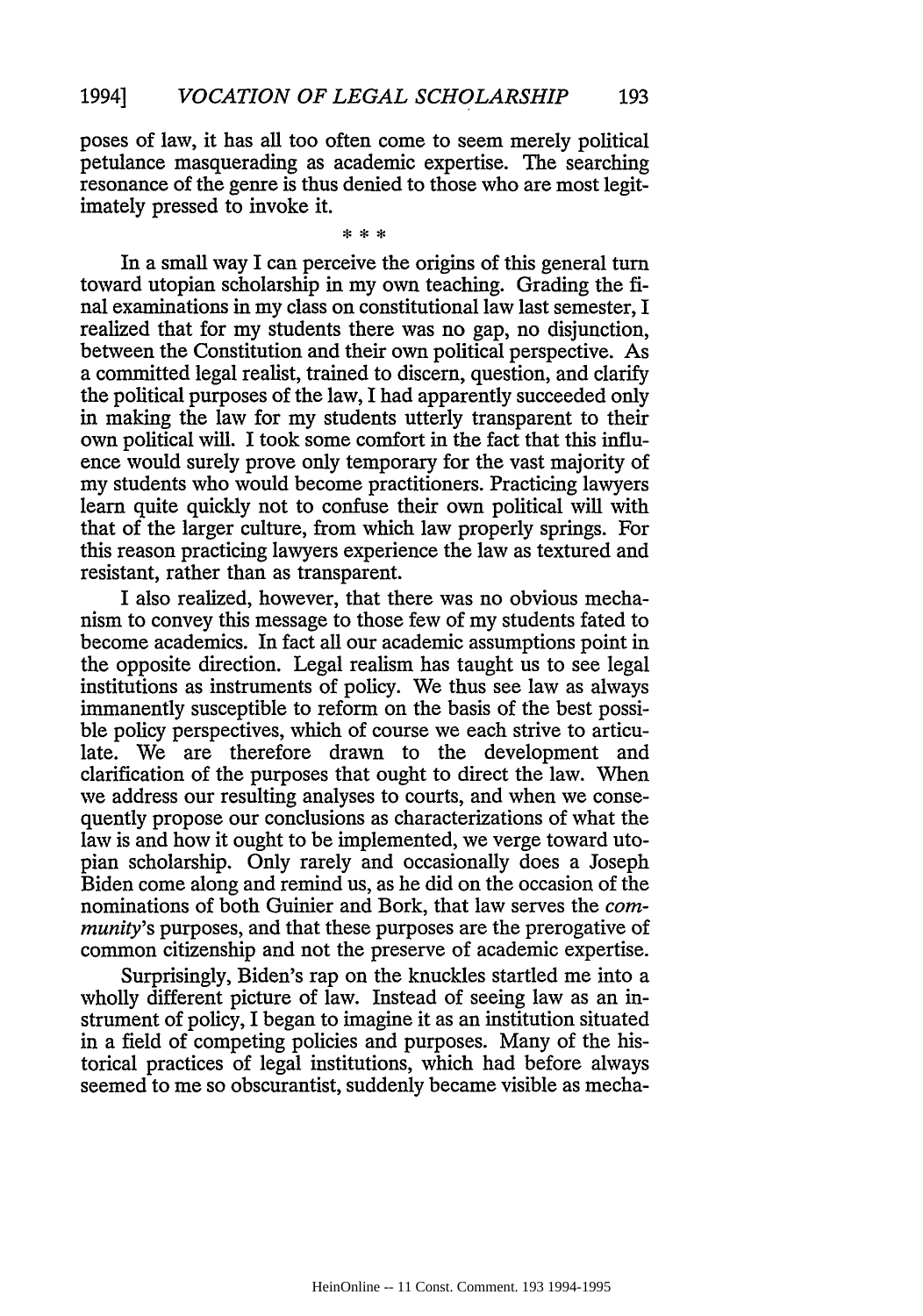nisms designed to accommodate and reconcile these political differences, without thereby losing the fact of these differences. This realization in turn began to cloud the transparency of law, which now appeared to me clothed with the independent characteristics necessary to achieve this distinctive function. Indeed, I began to think that legal institutions truly subject to the direction of a single unitary will would scarcely be recognizable, and that this was an important meaning of the principle that even the sovereign is subject to the rule of law.

It also occurred to me that this alternative image of the law has natural affinities with traditional legal scholarship. If legal institutions are not transparent to political will, understanding their distinctive function surely can sustain a legitimate academic expertise. That expertise would have little to do with claims of special competence in the ascertainment and articulation of the larger political purposes which ought to be brought to bear on legal institutions. In fact such claims, if pressed as morally compulsory, might even be suspect, because they are in tension with the basic function of law to sustain the continued possibility of political difference.

The clarification and reform of political will would thus properly be allocated to the competence of the general citizenry, from which the legal scholar would not be excluded, but as to which she could not speak with the special prerogatives of expertise. Legal scholarship would ordinarily focus rather more narrowly on the operation of legal institutions, and from this would follow many of the familiar characteristics of traditional legal scholarship: a certain incrementalism, a certain conservative respect for the independent value of law, a certain sense of holding at bay fundamental questions and working instead within a field of political purposes that are already more or less given.

The contrast with utopian scholarship, while a matter of degree, is nevertheless palpable. As an heir of legal realism, utopian scholarship understands the basic function of law to be the reflection and accomplishment of political purposes. It thus demands of its adherents engagement precisely with these purposes, and yet it also offers no justification for claiming scholarly expertise with respect to the ascertainment and advocacy of these purposes. The upshot is that a misfortune like that which befell Lani Guinier was simply waiting to happen.

Guinier came to Washington bearing her truths about the nature of race relations in America and presenting those truths under the sign of academic expertise. On closer inspection, how-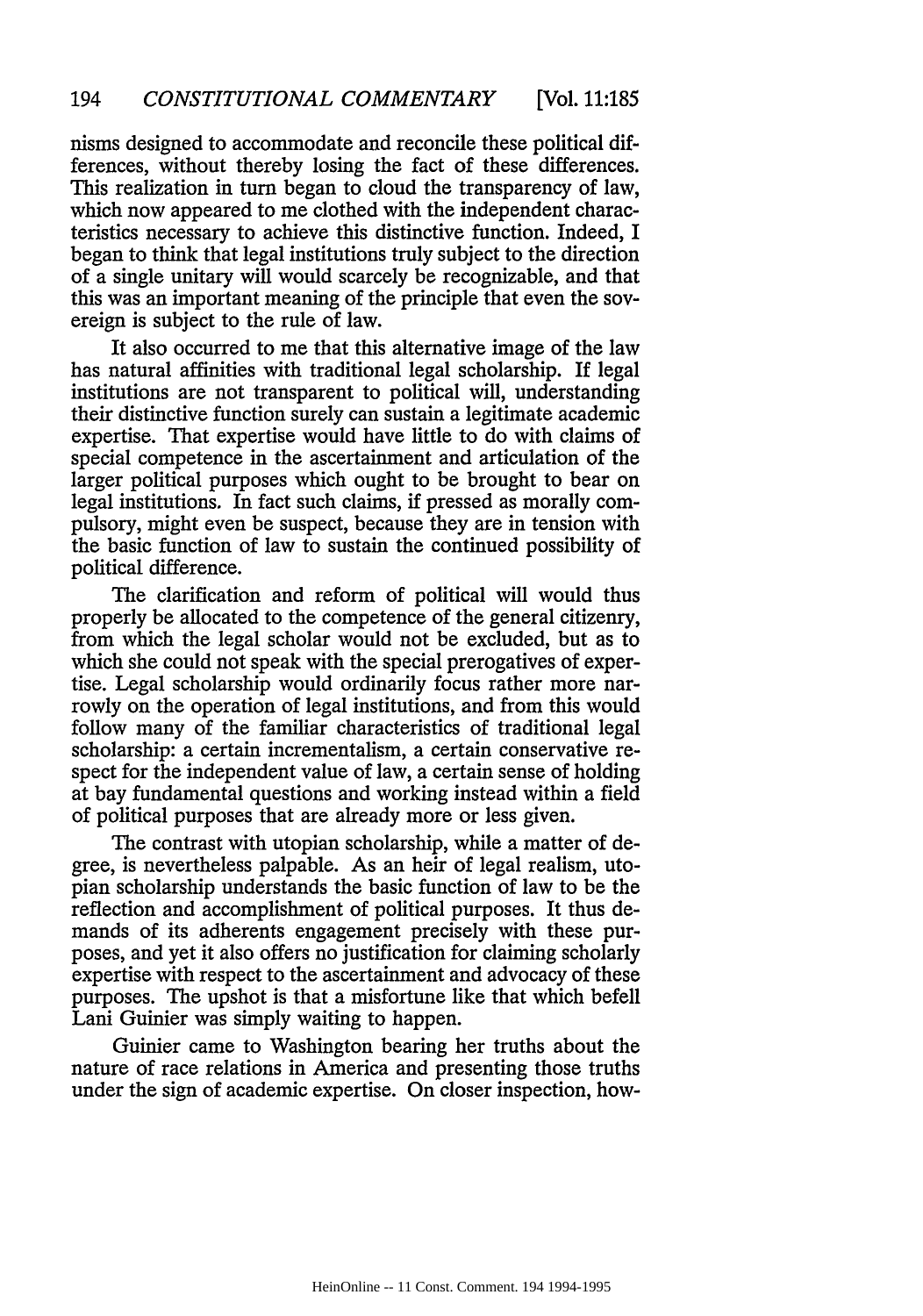ever, that expertise ultimately proved to rest on the kind of political perspective appropriate to the citizen, and so the prerogatives of the expertise were abruptly dismissed. The resulting shock that ran through the community of legal scholarship could only have been due to our failure adequately to distinguish between our quest for the truth of legal institutions and our quest for the truth of political ordering. We had not quite understood how different was the footing along each of these paths.

The peremptory dismissal of the substance of Guinier's truths was also a difficult lesson for the profession. Ensconced in the narrow world of law reviews, we are apt to forget Arendt's harsh warning of the tension between truth and politics. We are apt to confuse our truth with power. We were therefore both unprepared for and galled by the reminder that in Washington truth rightly does not command political opinion, even truth about politics.

Now, in the sober and chastened light of hindsight, we may perhaps begin to think once again about these and other aspects of our collective vocation.